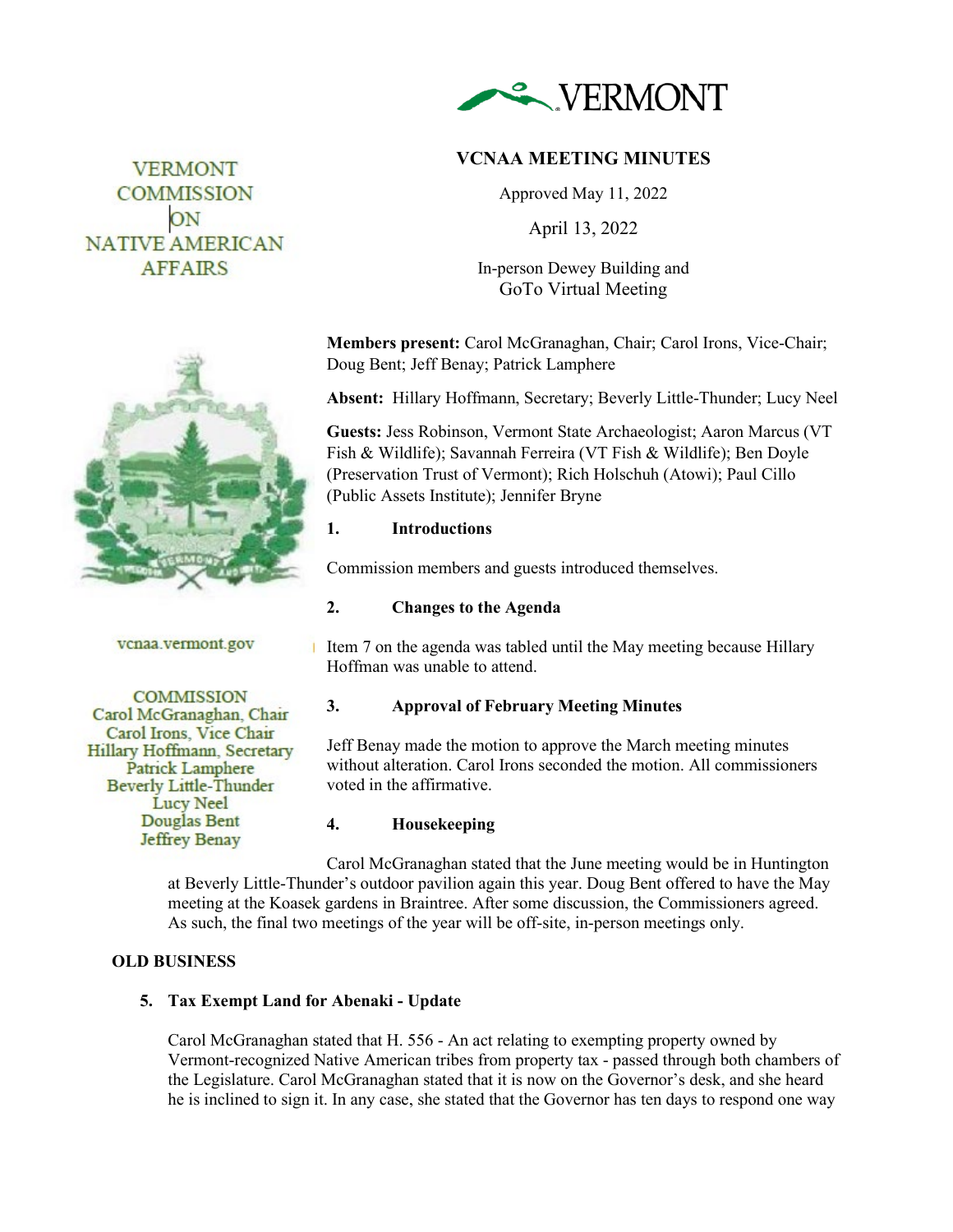or the other, or the bill becomes law with his silence. Rich Holschuh stated that although it is incremental, it is an important step that is not time-limited. The legislation allows tax exemption on future land acquisitions. Carol McGranaghan and Doug Bent agreed.

## **6. Other legislative updates - Ban on School Mascots; VCNAA funding; Truth and Reconciliation Commission; Hunting/trapping Tags; Abenaki Language Scholarship**

Doug Bent summarized the current status of the proposed Truth and Reconciliation Commission legislation (H. 96). He stated that much of the discussion in the House prior to the vote centered on funding and costs. Carol McGranaghan also stated that some legislators were interested in expanded the scope of affected groups, about which several VCNAA commissioners were not in favor. Carol McGranaghan stated that she was hopeful that the Chiefs of the four Staterecognized tribes would make themselves available next week to testify.

Doug Bent stated that the proposed trapping/hunting legislation appeared to be on track to pass in the Senate, but he otherwise had no update.

Carol McGranaghan stated that VCNAA funding, through legislation or direct budgeting through a Senate committee, does not seem likely this legislative session. She stated that there is renewed scrutiny on the State budget and that direct funding no longer seems feasible.

Doug Bent stated the proposed Mascot legislation (S, 139) has passed the Senate and has been referred to the House Committee on Education.

Doug Bent stated that the Abenaki Language Bill (H. 645) is no longer to be considered this legislative session.

The Commissioners then turned to proposed legislation that would open State land to gatherings, plant harvesting, etc. for the State-recognized Abenaki (H. 618). Carol McGranaghan stated that she assumes the legislation would be similar to the agreement that the Nulhegan have with the Vermont Agency of Natural Resources. Carol McGranaghan and Doug Bent both had concerns. Carol McGranaghan stated that as far as she knew, there would still be restrictions on activities, limits to gathering sizes, etc. Moreover, Carol Irons and several other Commissioners had concerns that legislators would be less amenable to passing legislation giving land to the Abenaki if this legislation passed, because they could argue that State land was now open to them. Carol McGranaghan made a motion to draft a letter from the VCNAA to Rep. John O'Brien (the legislator that introduced the bill) enumerating their concerns about the legislation as written, and also about the potential implications of the legislation for future land sovereignty. Carol Irons seconded the motion. All Commissioners voted in the affirmative.

#### **NEW BUSINESS**

#### **7. Land Grab Symposium at Vermont Law School**

Tabled until the May meeting.

#### **8. Letter of support for keeping schools open on Indigenous Peoples' Day**

Jeff Benay started the discussion by stating that when he was asked by the Missisquoi schools if the children should have a day off for Indigenous Peoples' Day, he let the administrators know he strongly advocated for having them stay in school, but that the day should be centered on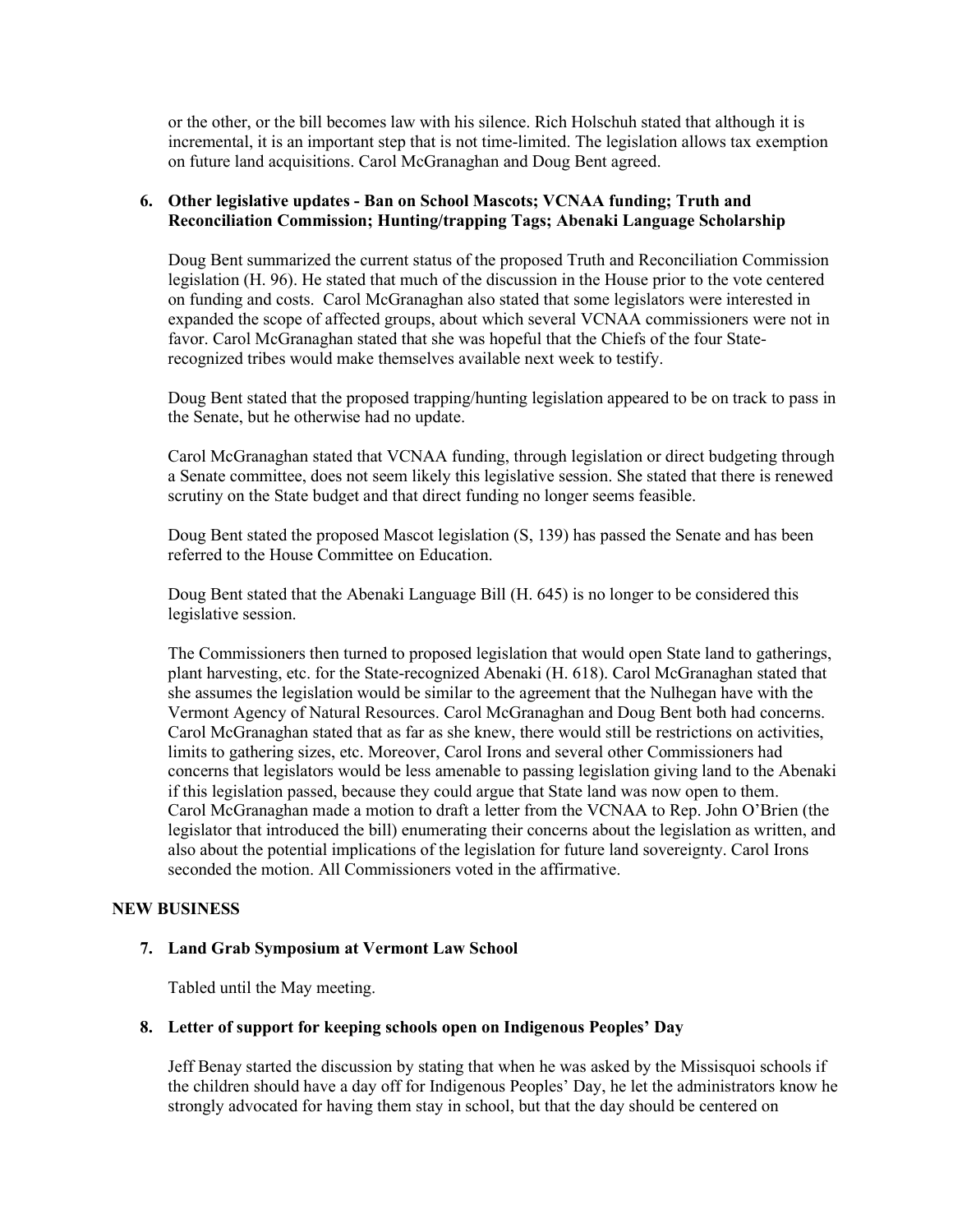education about Abenaki and Indigenous issues. Stacey Gould, Missisquoi tribal citizen and Alburgh school board vice-chair, then joined the conversation. She asked the VCNAA for a letter of support wherein they endorsed her school district staying in school for Indigenous Peoples' Day in order that they might be educated about the Abenaki. Jeff Benay stated that the VCNAA have spearhead an effort in concert with the tribes to advocate for State-wide Abenaki and Indigenous education on Indigenous Peoples' Day.

Carol Irons then stated that many teachers and educators were likely willing to do this, but that they needed appropriate educational materials in order to effectively teach about Abenaki and Indigenous history and issues. Jeff Benay then suggested that they gather a core group of texts, pulled from the list gathered by the VCNAA for the larger curriculum effort, and send a letter to every school district advocating for school-based education about the Abenaki and other Native groups on Indigenous Peoples' Day. Jeff Benay then stated that if they formally agreed to that arrangement, Jeff Benay would provide a set of texts to the schools within the district on behalf of the VCNAA.

Carol Irons made a motion to authorize Jeff Benay to put together a materials packet for distribution to schools in Vermont and to authorize the drafting of a letter supporting the notion of keeping schools open for the education of children about the Abenaki on that day. The educational packet would be sent to all schools that formally agreed to stay open and educate children on those topics. Carol McGranaghan seconded the motion. All commissioners voted in the affirmative.

#### **9. Invitation to speak at Resilient Vermont 2022 - Simon Pearish**

Carol McGranaghan stated Simon Pearish could not attend the meeting, but that he wanted to extend an invitation to someone from the VCNAA to speak at this year's resilient Vermont conference.

## **10. Partnership with Dead Creek Visitor Center (VT Fish & Wildlife) - Rose Watts**

Rose Watts (VT Fish and Wildlife) from the Dead Creek Wildlife Refuge came to the VCNAA meeting to offer the Dead Creek Wildlife Refuge's visitor center to the VCNAA and the tribes they represent for gatherings or to partner with the Refuge on future collaborative programming. Rose Watts gave a brief history and explanation of the visitor's center. She then extended an open invitation for event ideas on use of the space and the Refuge lands.

Carol McGranaghan suggested that perhaps the VCNAA could have an event associated with the hopeful signing of the Abenaki Heritage Week proclamation by the Governor. Carol McGranaghan asked if Rose's contact information could be placed in the minutes for reference by interested individuals She agreed. Her information is as follows:

rose.watts@vermont.gov, 802-373-0263

## **11. Savannah Ferreira - Hemlock Conservation Plan**

Savannah Ferreira, Forest Health Specialist with VT Fish and Wildlife, gave a presentation about the State's Hemlock Conservation Plan. She stated that she was soliciting community input and was particularly interested in Native input on prioritizing which Hemlock stands to preserve. Carol McGranaghan stated that she would provide several contacts to Savannah. The Commissioners thanked her for her insightful presentation.